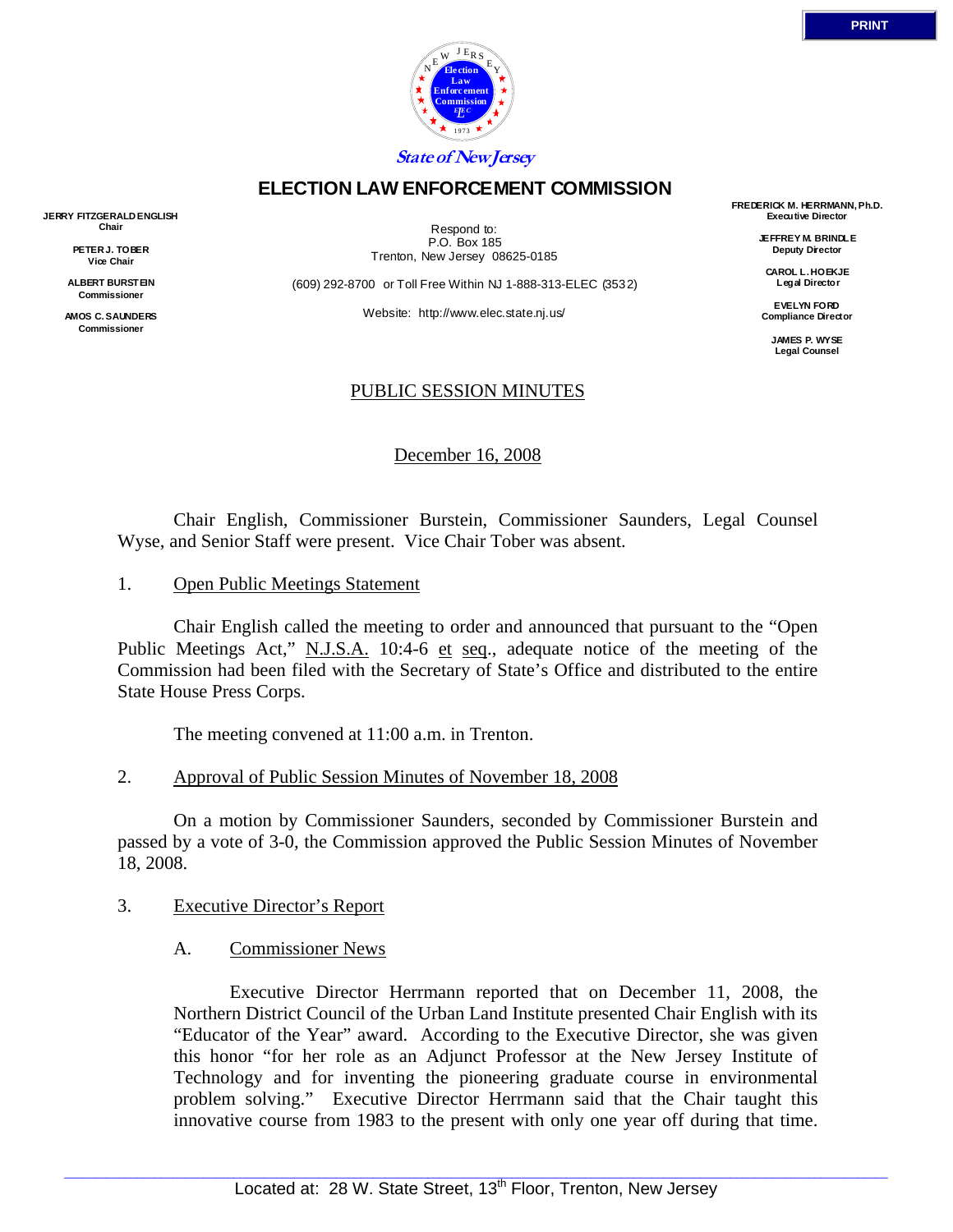Dr. Herrmann on behalf of the Commissioners and staff congratulated Chair English on receiving this important recognition.

#### B. Staff Activities

 Executive Director Herrmann mentioned that on November 24, 2008, Public Financing Analyst Kristen Auricchio left the staff for family reasons. He indicated that since she was a provisional employee, her departure will not affect ELEC's full time employee count of 67 and that it is not anticipated at this time that staff will seek a replacement for her.

 Executive Director Herrmann advised the Commission that the Council on Governmental Ethics Laws (COGEL) presented him with its Honorary Membership Award in December at its annual conference in Chicago. He noted that the award is given to a retiring member in recognition of extensive contributions to COGEL and distinguished service with his or her agency. The Executive Director stated that former ELEC Legal Director and former COGEL President Nedda Massar accepted the award on his behalf and read a letter he prepared for the occasion.

# C. History of the Gubernatorial Public Financing Program

 Dr. Herrmann informed the Commission that New Jersey has the oldest Gubernatorial Public Financing Program in the nation. According to the Executive Director, its enabling legislation was sponsored by Commissioner Burstein and Chair English participated in its original implementation while she was serving as Legislative Counsel to Governor Brendan T. Byrne.

 Executive Director Herrmann recounted that starting in 1977, it covered only the general election. He noted that the program had two major purposes which it retains today:

- helping candidates of limited means, and
- keeping campaigns free from improper influence.

 The Executive Director maintained that it worked so well that in the next election held in 1981, the program was extended to the primary election as well. He indicated that from 1977-2005, 63 candidates received over \$91 million. Dr. Herrmann said that the Gubernatorial Public Financing Program is funded through a one dollar income tax checkoff and the general treasury and that New Jersey has consistently had the highest checkoff rate in the nation – currently about 15 percent. He advised the Commission that the program consists of a five-part formula:

- a contribution limit \$3,400 applied separately in the primary and general elections;
- a qualification threshold \$340,000 applied separately in the primary and general elections;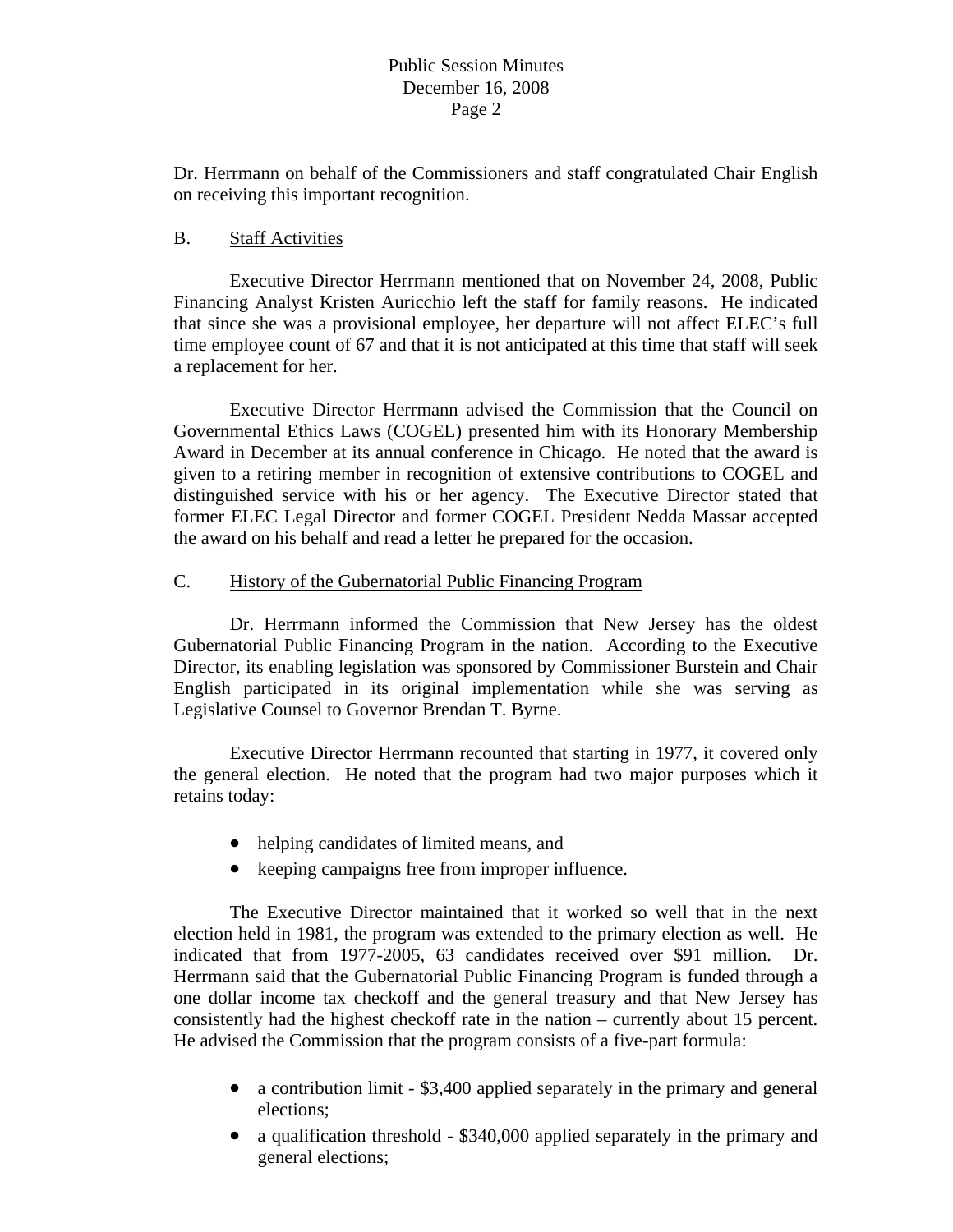- a matching ratio two dollars for every one dollar collected after raising \$109,000 applied separately in the primary and general elections;
- a public funds cap \$3.1 million in the primary election and \$7.3 million in the general election; and,
- an expenditure limit \$5 million in the primary election and \$10.9 million in the general election.

 Dr. Herrmann stated that public dollars may only be spent for communication and compliance costs, noting that there are four types of spending that are exempt from the expenditure limit:

- candidate travel,
- food and beverages for fundraising,
- election night activities, and
- legal and accounting costs.

He explained too that unexpended funds must be returned within six months after the election and that every four years ELEC adjusts the various thresholds for inflation.

 According to Executive Director Herrmann, there is also a general election Sample Ballot Program under which each candidate whether or not publicly-funded is permitted to place a 500-word statement on the sample ballots mailed to voters. He said that for the 1989 election a debate requirement was added to the program through legislation sponsored by the late Senator Byron Baer. Dr. Herrmann commented that it requires each candidate who receives public dollars to debate twice in the primary election (unless there is no challenger) and twice in the general election for at least one hour each time. A candidate who qualifies but does not accept public money may choose to participate in the debates, while a candidate who does not qualify may not be part of the debates. The Commission chooses the debate sponsors.

 Executive Director Herrmann mentioned that there are three restrictions on debate sponsorship:

- organizations may not be affiliated with any political party, candidate, or officeholder;
- organizations may not endorse a candidate until after the sponsored debate; and,
- organizations must have sponsored a statewide televised debate since 1976 unless they are a news or broadcast association.

Finally, he said for the first time there will be a Lieutenant Governor running in the general election of 2009.

 Executive Director Herrmann stated proudly that the Gubernatorial Public Financing Program has been successful in New Jersey because it has: helped candidates of limited means to run for the State's highest office, greatly reduced even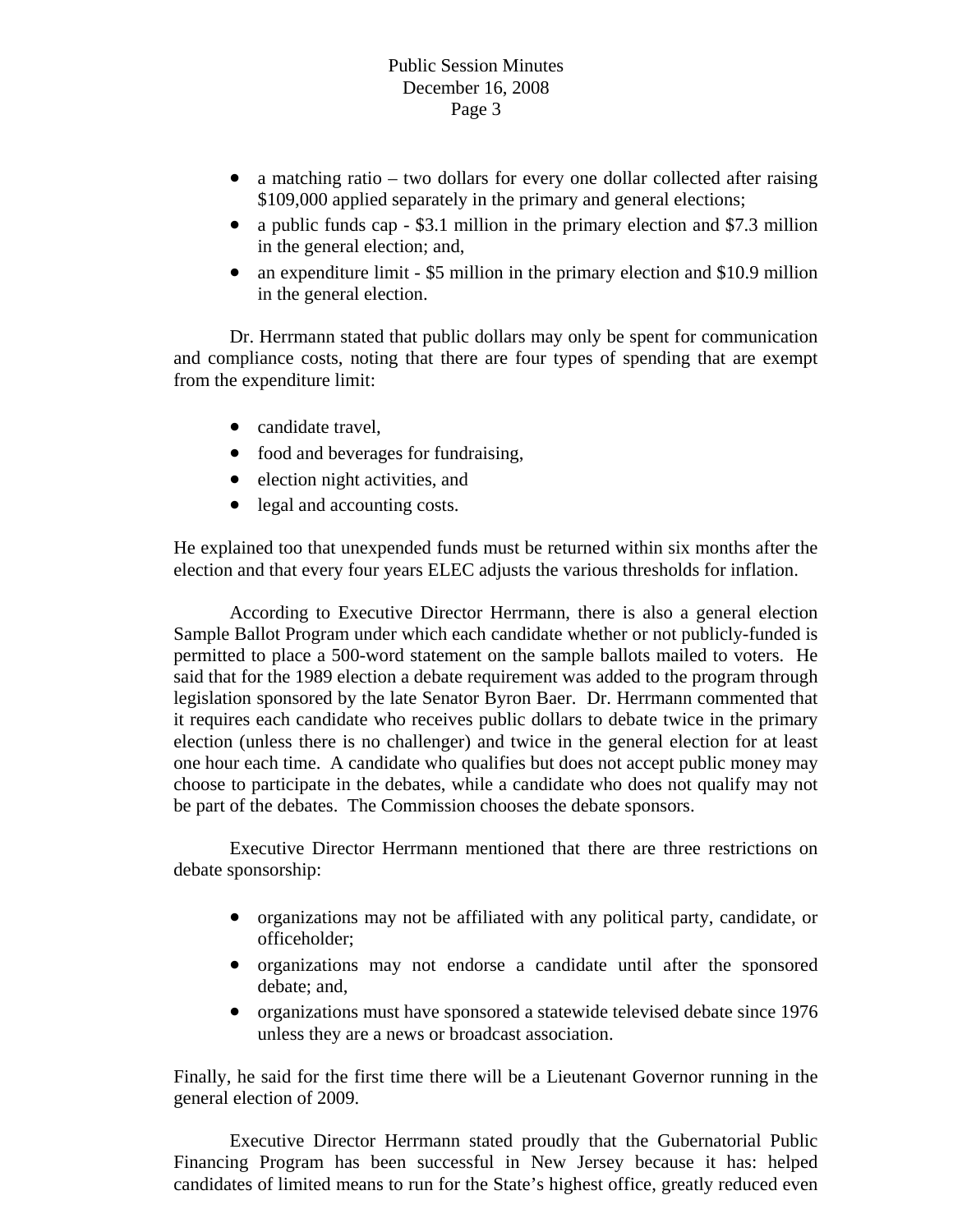the appearance of undue influence on candidates, and been well designed so as to be simple for ELEC to administer and for candidates to comply.

 Dr. Herrmann noted that Director of Special Programs Amy F. Davis and her staff have produced a tutorial overview and a manual for the Gubernatorial Public Financing Program, which should both prove very useful to the candidates, media, and good government groups. He stated that they are available in hard copy and on the website.

#### D. Winter Meeting Schedule

- January 20, 2009 at 10:00 a.m. (public hearing on handling campaign debt at 11:00 a.m.) in Trenton;
- February 17, 2009 at 10:00 a.m. in Trenton; and,
- March 17, 2009 at 10:00 a.m. in Trenton.

# 4. 2009 Gubernatorial Public Financing Program Preparation

 Amy F. Davis, Director of Special Programs, reviewed steps that have been taken by staff to prepare for the 2009 Public Financing Program. Director Davis also outlined proposed procedures for certification by staff of public matching funds to participating candidates. In her presentation, she requested that the Commission specifically authorize staff to certify public fund amounts to the Department of the Treasury for payment upon completion of the staff's review of a submission.

 Director Davis said that the major planning for public financing is complete and that staff has reviewed the operation of the matching funds program in 2005, and updated the detailed internal procedures and manuals. Moreover, she said the two computer assistants and two public financing analysts have been hired and are being trained in public financing procedures, including the Gubernatorial Electronic Filing System (GEFS). The director noted that the first date for submitting a claim for 2009 primary election matching funds is January 6, 2009. Director Davis then outlined several administrative procedures that will be undertaken by staff to assure that the program is managed properly. She stated an overview of the program and the public financing manual are on the website noting that information sessions have been held.

 The director reviewed the process of candidate qualification. She said that candidates must raise and spend \$340,000 to participate in two debates and disclose any previous involvement in issue advocacy groups.

 As part of her presentation, Director Davis discussed the submission review process. She said that each contribution in each submission and its supporting documentation will be reviewed by staff for conformity with statutory and regulatory criteria. The director said that source documents provided for each contribution (i.e., copies of contribution checks, and deposit slips) will be scrutinized for mistakes which require adjustment or for violations which require temporary rejection for match. Further, she stated each contribution will be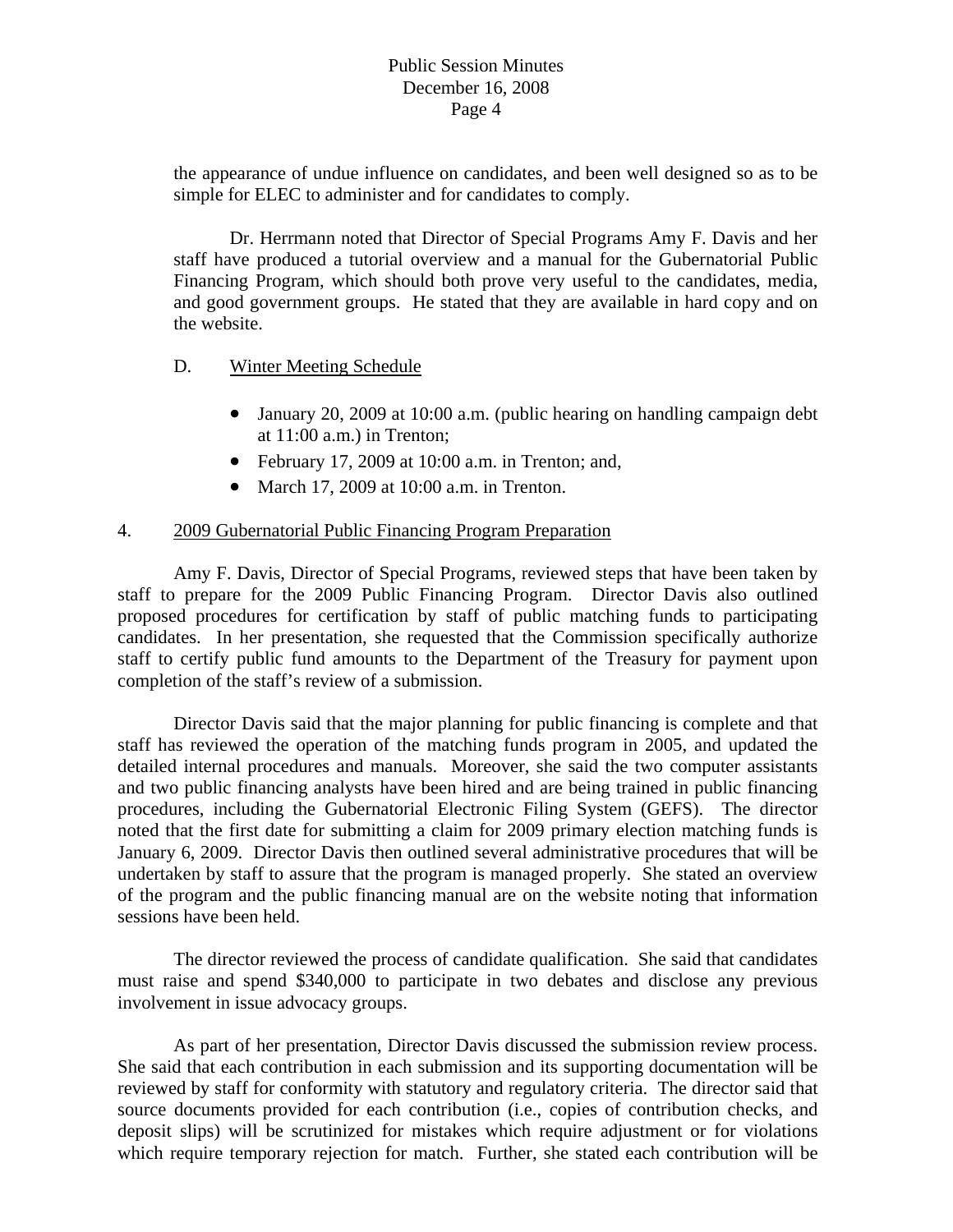coded and keyed into the database and given a final review for compliance with the \$3,400 contribution limit.

 Director Davis mentioned that staff anticipates that the detailed submission review process for initial submissions received from each campaign will take a minimum of three weeks as they may be very large. She added, however, as campaigns become familiar with the complex public financing submission requirements, later submissions usually contain fewer errors and therefore can be reviewed more quickly. The director said that once staff has completed its detailed examination of a submission and all data is entered into the computer and verified, a computer calculation is made to determine the exact amount of public funds to be certified to the candidate for the submission.

 At this point, Director Davis stated that it is important to certify public matching fund amounts to the Department of the Treasury as quickly as possible and therefore make public funds promptly available to candidates. She requested that the Commission specifically authorize staff to certify public fund amounts to the Department of the Treasury for payment upon completion of its review of a submission. She noted that matching fund checks will then be available from the Department of the Treasury for deposit into a candidate's public funds bank account and complete contributor lists will be made available to the public on the Commission's website at the time that funds are deposited.

 Finally, the director discussed the gubernatorial debate procedures and expenditure compliance issues, including emergent procedures involving expenditure limit litigation.

 Commissioner Burstein asked whether or not the incumbent Governor will be participating.

 Director Davis said that at this point the staff has no indication that the Governor will participate in the program.

 Chair English asked whether or not the gubernatorial candidates are required to file via the Internet.

 Director Davis responded that any gubernatorial candidate who raises or spends, or expects to raise or spend in excess of \$100,000, must file electronically via the Internet.

 On a motion by Commissioner Burstein, seconded by Commissioner Saunders and passed by a vote of 3-0, the Commission authorized staff to certify public funds amounts to be provided by the Department of the Treasury.

#### 5. Proposed Amendments Concerning Permissible Use of Funds for Legal Fees

 Legal Director Hoekje discussed the proposed amendments to N.J.A.C. 19:25-6.10, the regulation concerning permissible use of campaign funds for legal fees and staff comments explaining the proposed changes. She indicated that the proposed amendments are based upon the Commission's determination in Advisory Opinion 01-2008, which was affirmed by the Appellate Division on December 4, 2008. The proposed amendment at 6.10 is as follows: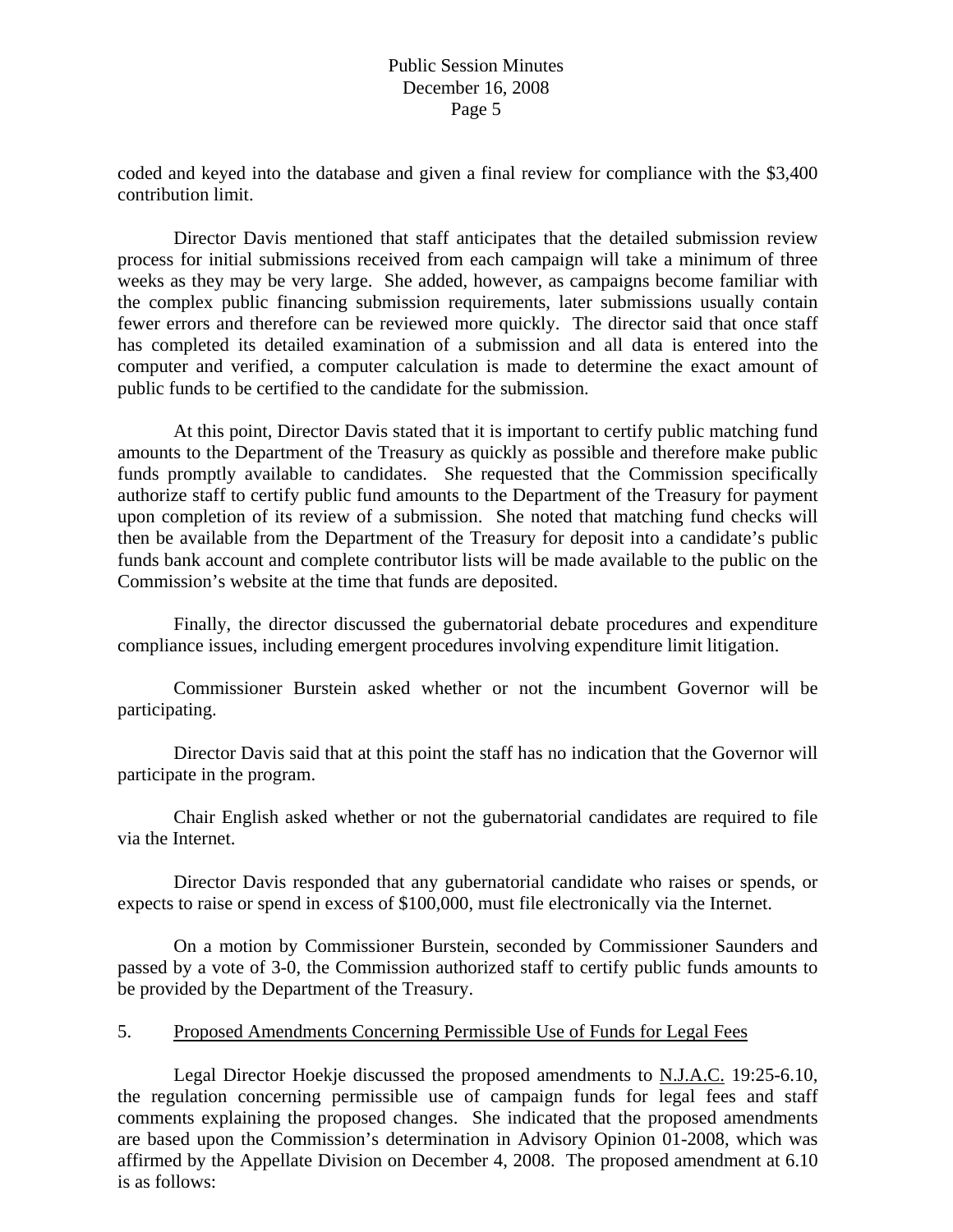(b) Permissible use of funds for legal fees and expenses shall not include legal fees and expenses for criminal defense of a candidate or officeholder, including defense in a criminal inquiry or criminal investigation, and defense of a criminal indictment or other criminal proceeding.

Two other amendments to the regulation are also recommended by staff as follows:

 (a) Contributions received by a candidate committee, joint candidates committee or legislative leadership committee may be used for reasonable fees and expenses of legal representation, the need for which arises directly from and is related to the campaign for public office or [from] the **ordinary and necessary** duties of holding public office ...

and,

 3. The defense of [an] **a civil** action or **administrative** proceeding alleging a violation of the Act and naming as a respondent or defendant the candidate or officeholder whose campaign funds are to be used to pay such expenses.

 Legal Director Hoekje said that if the amendments are approved by the Commission at the December 16, 2008 meeting, the proposal notice will be submitted to the Office of Administrative Law (OAL) for publication in the January 20, 2009 edition of the New Jersey Register. She said that secondary notice will be accomplished by: posting the proposal on the Commission's website, mailing a notice of the proposal to interested individuals, and circulating a press advisory to the State House Press Corps.

 The director further stated that under the proposed schedule, a public hearing would be announced for the Commission's March 17, 2009 meeting and the 60-day period for receipt of written comment would expire on March 23, 2009. She said the rules would be ripe for adoption consideration at the Commission's April 20, 2009 meeting, and the anticipated effective date would be May 18, 2009.

 Commissioner Burstein asked about footnote five in the court opinion involving complaints of a criminal nature filed by candidates in the heat of a campaign. In particular Commissioner Burstein raised the issue of what would happen in the case of a State Commission of Investigation (SCI) investigation.

 Legal Director Hoekje said that staff had attempted to draw a line between a criminal investigation and a civil investigation. She stated that the language was proposed for the Commission's consideration, but that the Commission makes the determination as to the language to propose.

 Executive Director Herrmann added that once a public body, such as the Attorney General, gets involved, use of campaign money for a criminal legal defense would be disallowed.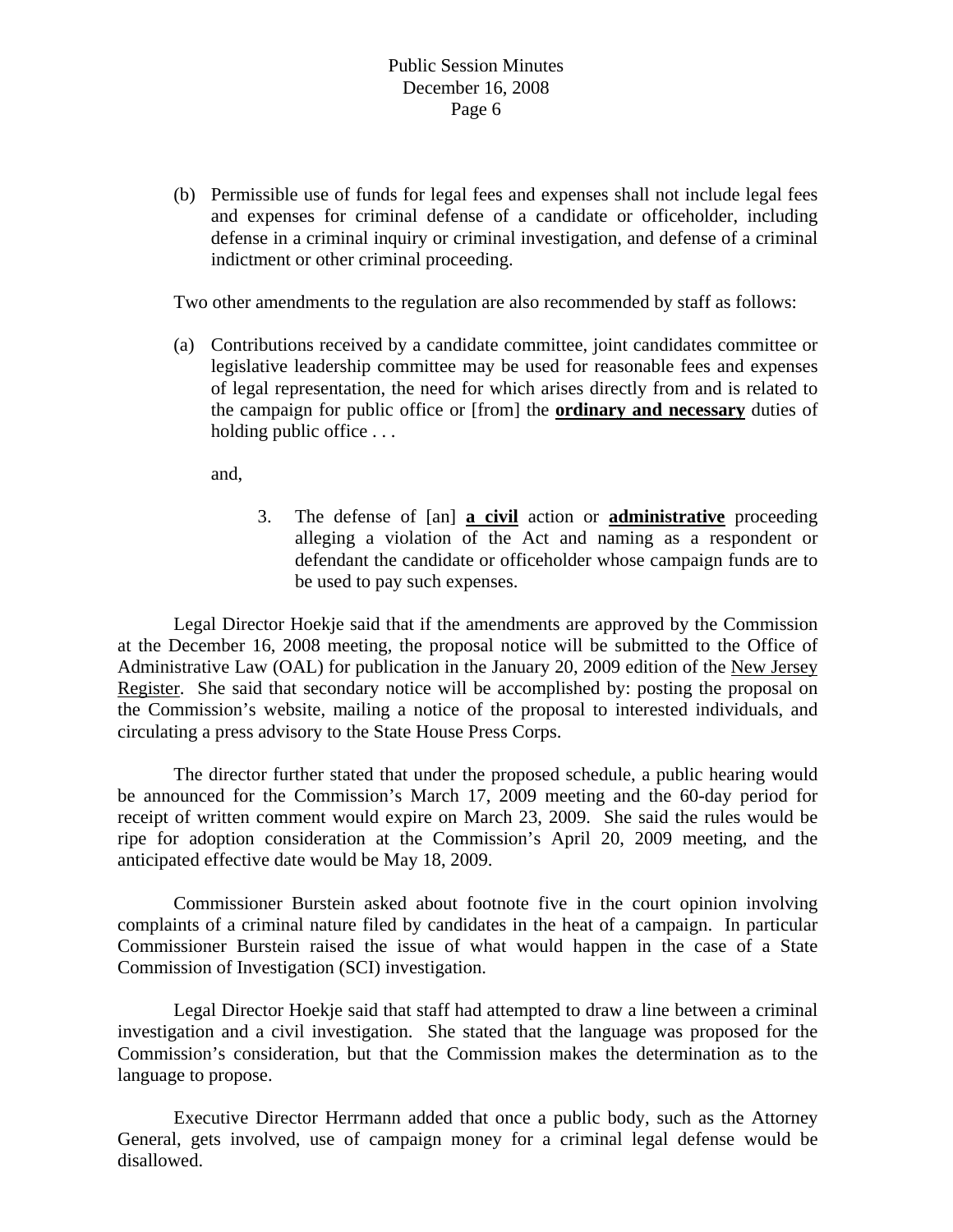Chair English congratulated Legal Counsel James P. Wyse on his victory for the Commission on the appeal of its Advisory Opinion 01-2008. The Chair asked if the Appellate Court decision should be mentioned in the proposed regulation.

 Legal Director Hoekje stated that the decision would be referenced in the proposal language, but not the text itself.

 Commissioner Saunders asked if staff had contemplated the possibility of innocence. In other words, he said, can an officeholder or candidate make application for reimbursement of fees if found innocent?

Executive Director Herrmann said candidates can create a legal defense fund.

 Commissioner Saunders stated that candidates at all levels are involved; i.e. council, school board, etc. He said that not all would have the ability to raise the level of fees necessary to pay a lawyer to defend them. He said a legal defense fund would be a better fit for higher level officials but not necessarily for the lower level officeholders or candidates.

 Commissioner Burstein suggested that the Commission move forward with the proposal and give further thought to these issues as the process goes along.

Commissioner Saunders stated that the process will provide for input from the public.

 Legal Counsel Wyse cautioned the Commission to keep in mind the "ordinary and necessary" language in the statute as it moved forward.

 On a motion by Commissioner Burstein, seconded by Commissioner Saunders and passed by a vote of 3-0, the Commission approved the proposed amendments to the regulations.

6. Resolution to go into Executive Session

 On a motion by Commissioner Saunders, seconded by Commissioner Burstein and passed by a vote of 3-0, the Commission resolved to go into Executive Session to discuss anticipated litigation, which will become public as follows:

- A. Final Decision Recommendations in violation proceedings which will not become public. However, the Final Decisions resulting from those recommendations will become public not later than seven business days after mailing to the named respondents.
- B. Investigative Reports of possible violations, which reports will not become public. However, any complaint generated as the result of an Investigative Report will become public not later than seven business days after mailing to the named respondents.